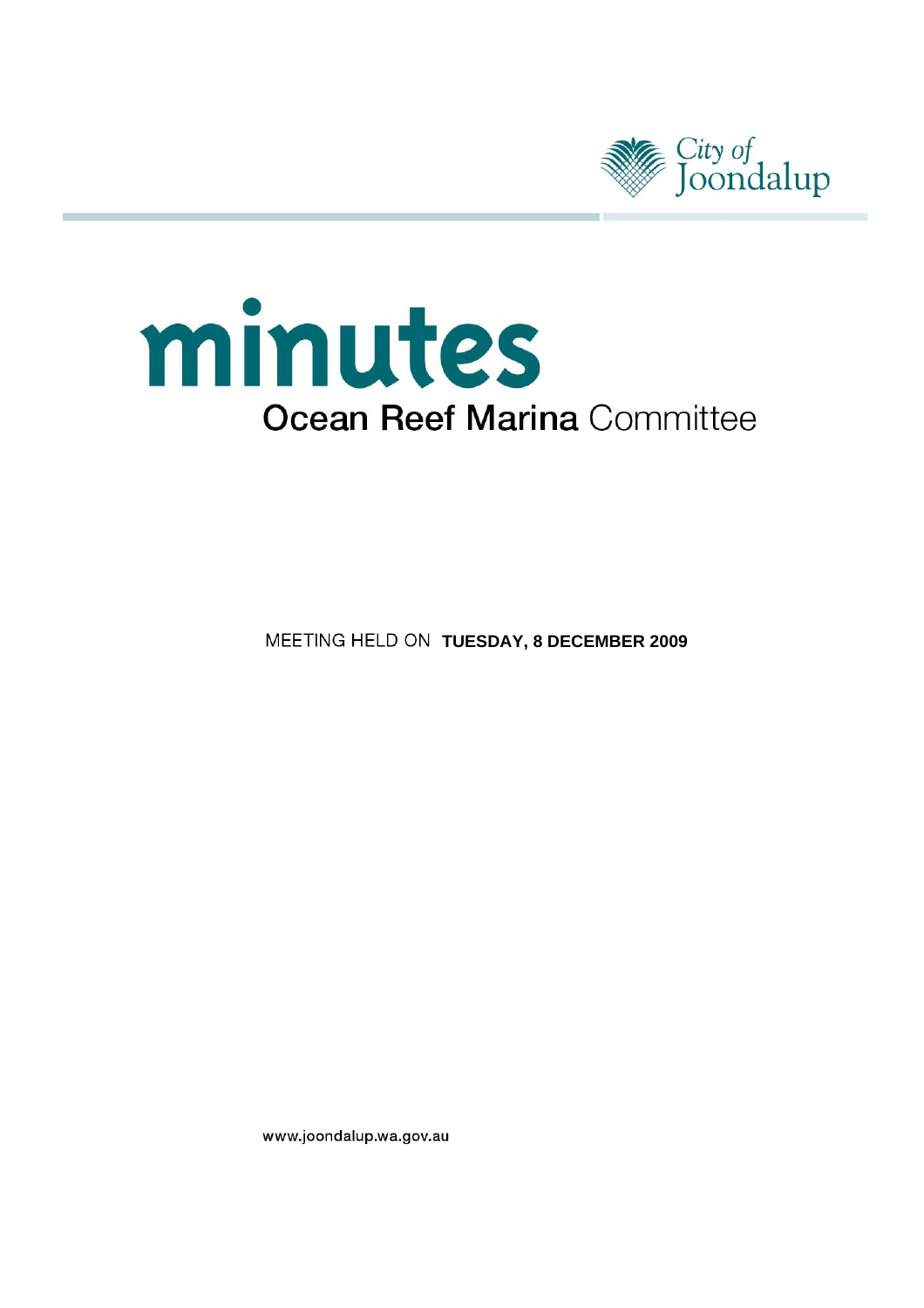# **TABLE OF CONTENTS**

| <b>Item No</b>    | <b>Title</b>                                                                                                                            | Page No |  |
|-------------------|-----------------------------------------------------------------------------------------------------------------------------------------|---------|--|
|                   | <b>Declaration of Opening</b>                                                                                                           | 3       |  |
|                   | <b>Election of Presiding Member</b>                                                                                                     |         |  |
|                   | <b>Election of Deputy Presiding Member</b><br>Apologies/Leave of Absence                                                                |         |  |
|                   |                                                                                                                                         |         |  |
|                   | <b>Confirmation of Minutes</b>                                                                                                          | 4       |  |
|                   | Announcements by the Presiding Person without discussion                                                                                |         |  |
|                   | Declarations of Interest<br>Identification of matters for which the meeting may sit behind<br>closed doors<br>Petitions and deputations |         |  |
|                   |                                                                                                                                         |         |  |
|                   |                                                                                                                                         |         |  |
|                   | Reports                                                                                                                                 | 5       |  |
| Item 1            | Ocean Reef Marina Development - Structure Plan Progress<br>Report                                                                       | 5       |  |
| Item <sub>2</sub> | Reef<br>Marina<br>Community Reference<br>Group<br>Ocean<br><b>Community Consultation Briefing</b>                                       | 11      |  |
|                   | Motions of which previous notice has been given                                                                                         | 15      |  |
|                   | Requests for Reports for future consideration                                                                                           | 15      |  |
|                   | Closure                                                                                                                                 | 15      |  |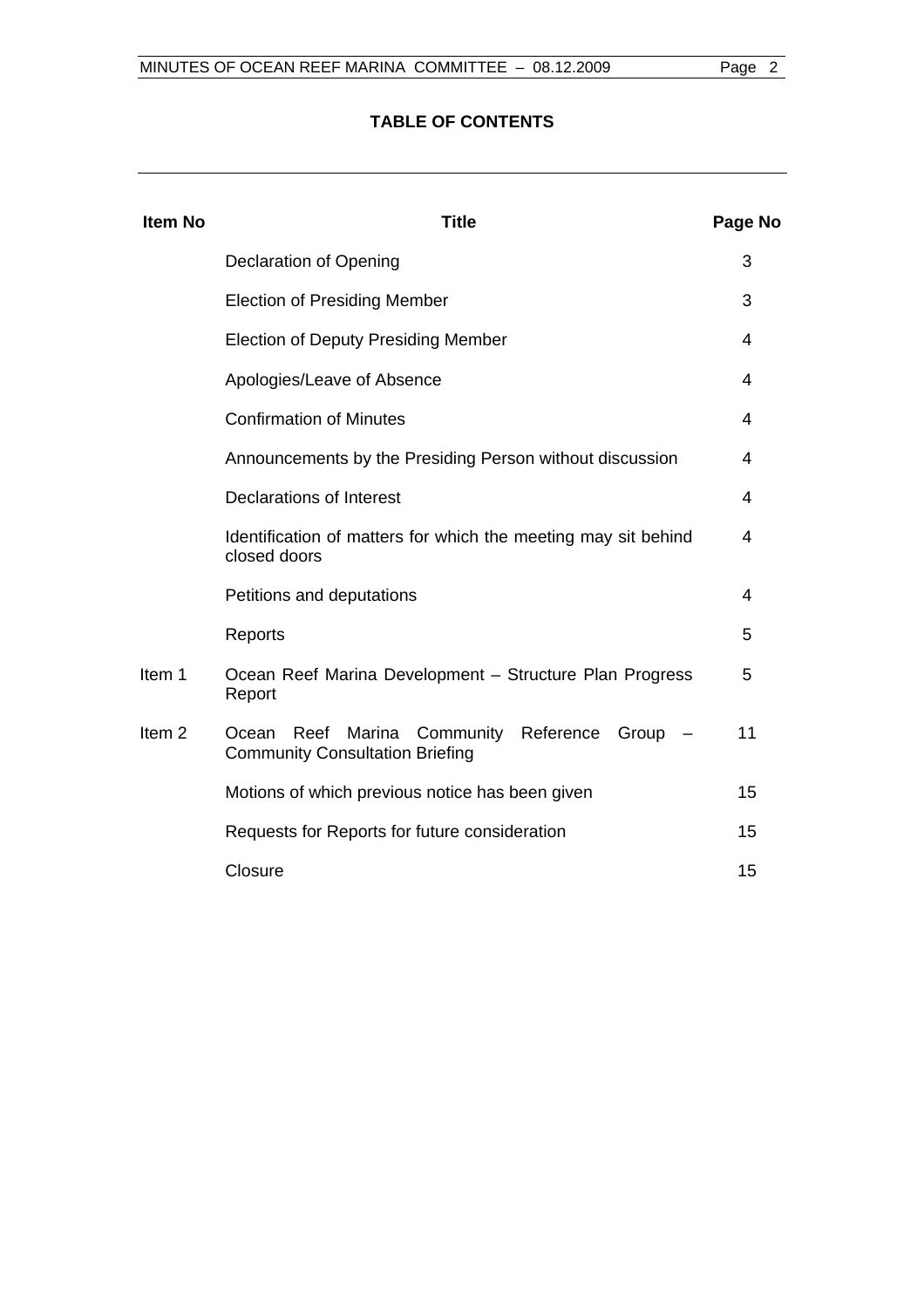# **CITY OF JOONDALUP**

#### **MINUTES OF THE OCEAN REEF MARINA COMMITTEE MEETING HELD IN CONFERENCE ROOM 2, JOONDALUP CIVIC CENTRE, BOAS AVENUE, JOONDALUP ON TUESDAY, 8 DECEMBER 2009**

#### **ATTENDANCE**

#### **Committee Members:**

| Mayor Troy Pickard                 |                     | <b>Presiding Person</b>        |
|------------------------------------|---------------------|--------------------------------|
| Cr Philippa Taylor                 | North-Central Ward  | <b>Deputy Presiding Person</b> |
| Cr Tom McLean                      | North Ward          |                                |
| Cr Geoff Amphlett                  | <b>Central Ward</b> |                                |
| <b>Cr Christine Hamilton-Prime</b> | South-West Ward     | from 1745 hrs to 1805 hrs      |
| Cr Brian Corr                      | South-East Ward     |                                |
| <b>Cr Russ Fishwick</b>            | South Ward          |                                |
| Observer:                          |                     |                                |
|                                    |                     |                                |

Cr Liam Gobbert

#### **Officers:**

| Mr Garry Hunt                                                                        | <b>Chief Executive Officer</b>                                                                                                         | Absent from 1805 hrs to<br>1813 hrs |  |  |
|--------------------------------------------------------------------------------------|----------------------------------------------------------------------------------------------------------------------------------------|-------------------------------------|--|--|
| Mr Mike Archer<br>Mrs Genevieve Hunter<br>Ms Christine Robinson<br>Mrs Lesley Taylor | <b>City Projects Administrator</b><br><b>Executive Projects Officer</b><br><b>Executive Officer</b><br><b>Administrative Secretary</b> |                                     |  |  |

#### **DECLARATION OF OPENING**

The Chief Executive Officer declared the meeting open at 1734 hrs.

#### **ELECTION OF PRESIDING PERSON**

The Chief Executive Officer advised of an error within the agenda, in relation to the procedure for the election of Presiding Person. The revised procedure is attached – (Attachment 1 refers).

The Chief Executive Officer called for nominations for the position of Presiding Person.

Cr Amphlett nominated Mayor Troy Pickard. Mayor Pickard accepted the nomination.

There being no further nominations, Mayor Pickard was elected unopposed to the position of Presiding Person.

Mayor Pickard assumed the Chair at this point.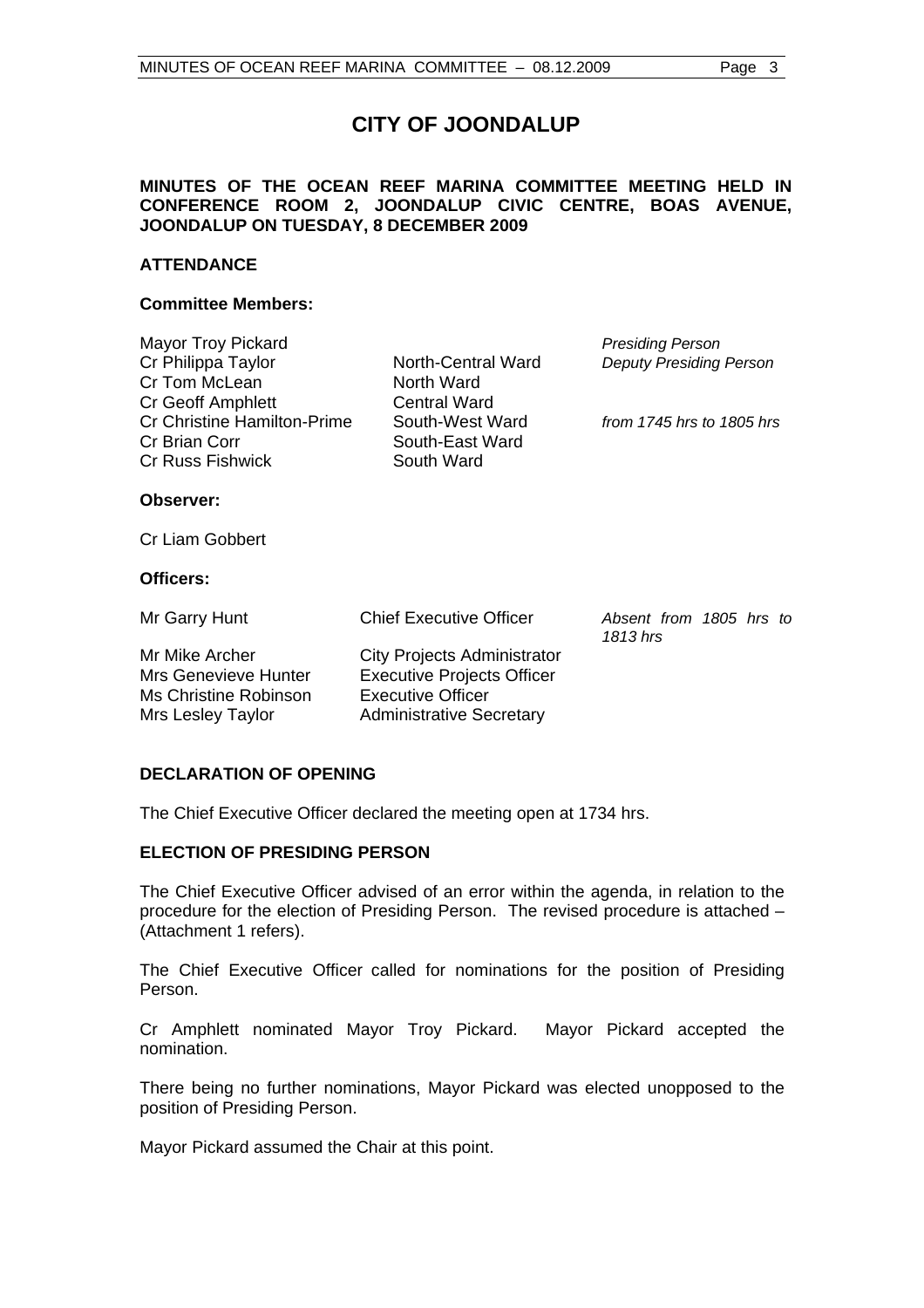#### **ELECTION OF DEPUTY PRESIDING PERSON**

The Presiding Person called for nominations for the position of Deputy Presiding Person.

Cr Philippa Taylor nominated for the position of Deputy Presiding Person.

There being no further nominations, Cr Taylor was elected unopposed to the position of Deputy Presiding Person.

### **APOLOGIES/LEAVE OF ABSENCE**

Nil.

#### **Leave of Absence previously approved**

Cr Trona Young 26 November 2009 to 15 December 2009 inclusive

#### **CONFIRMATION OF MINUTES**

#### MINUTES OF THE OCEAN REEF MARINA COMMITTEE MEETING HELD ON 3 SEPTEMBER 2009

**MOVED Cr Fishwick, SECONDED Cr Amphlett that the minutes of the meeting of the Ocean Reef Marina Committee held on 3 September 2009 be confirmed as a true and correct record.** 

#### The Motion was Put and **CARRIED** (6/0)

**In favour of the Motion:** Mayor Pickard, Crs Amphlett, Corr, Fishwick, McLean and Taylor

#### **ANNOUNCEMENTS BY THE PRESIDING PERSON WITHOUT DISCUSSION**

Nil.

#### **DECLARATIONS OF INTEREST**

Nil.

#### **IDENTIFICATION OF MATTERS FOR WHICH THE MEETING MAY SIT BEHIND CLOSED DOORS**

Nil.

#### **PETITIONS AND DEPUTATIONS**

Nil.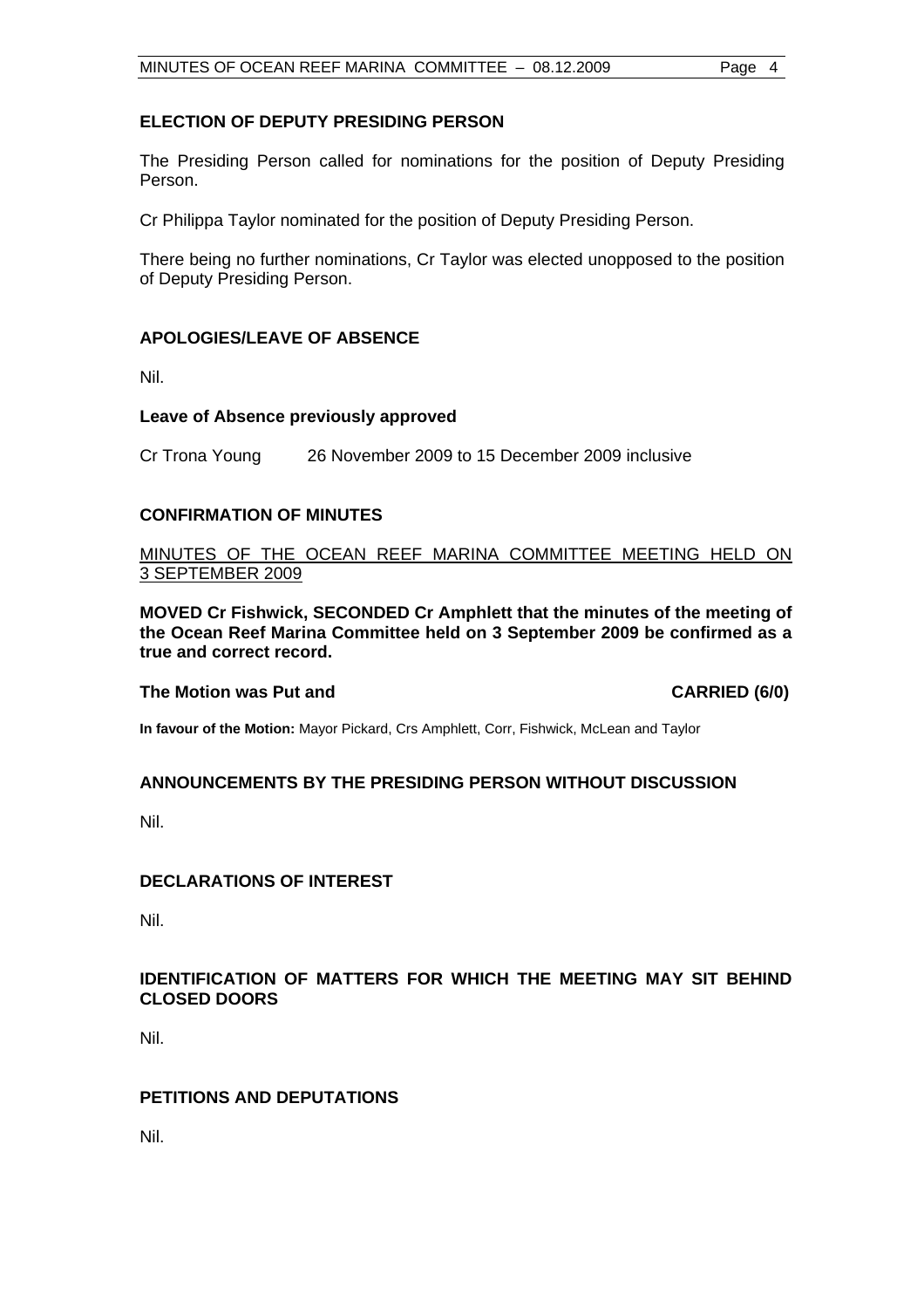# **ITEM 1 OCEAN REEF MARINA DEVELOPMENT STRUCTURE PLAN PROGRESS REPORT**

| <b>WARD:</b>                           | All                                          |                                                                            |
|----------------------------------------|----------------------------------------------|----------------------------------------------------------------------------|
| <b>RESPONSIBLE</b><br><b>DIRECTOR:</b> | Mr Garry Hunt<br>Office of the CEO           |                                                                            |
| <b>FILE NUMBER:</b>                    | 04171                                        |                                                                            |
| <b>ALT FILE NUMBER:</b>                | 07303                                        |                                                                            |
| <b>ATTACHMENTS:</b>                    | Attachment 1<br>Attachment 2<br>Attachment 3 | Concept Plan 7<br><b>DRAFT - Work Taskflow Chart</b><br><b>Gannt Chart</b> |

#### **PURPOSE/EXECUTIVE SUMMARY**

To provide the Committee with a progress report on the development of a Structure Plan for the Ocean Reef Marina.

#### **BACKGROUND**

The Ocean Reef Marina development project was revitalised in 2004 when the then Minister for Planning and Infrastructure announced that the State Government of the day would commit up to \$700,000 towards concept plans and a structure plan aimed at transforming the Ocean Reef boat launching facility into a world-class commercial and recreational marina.

Whilst a Structure Plan for the development is the ultimate outcome, the development and refinement of a concept plan was the preliminary phase prior to determination of the Structure Plan. The Ocean Reef Marina Committee (of Council) and the Ocean Reef Marina Government Steering Committee, together with the Ocean Reef Marina Community Reference Group and the City's external consultants, developed and refined a concept plan which was presented to Council on 5 May 2009 (JSC7-05/07 refers). At that meeting it was resolved that Council:

- *1 NOTES the contents of the Ocean Reef Marina Development Structure Plan Progress Report dated 24 April 2009 and Concept Plan 7 as the latest plan in the progress towards a Structure Plan for the Ocean Reef Marina Site, with the inclusion of an artificial reef to the south of the development site;*
- *2 ENDORSES:* 
	- *(a) Concept Plan 7 as the plan to be progressed towards a Structure Plan for the Ocean Reef Marina Site;*
	- *(b) Concept Plan 7 for release for public comment for a period of 60 (sixty) days.*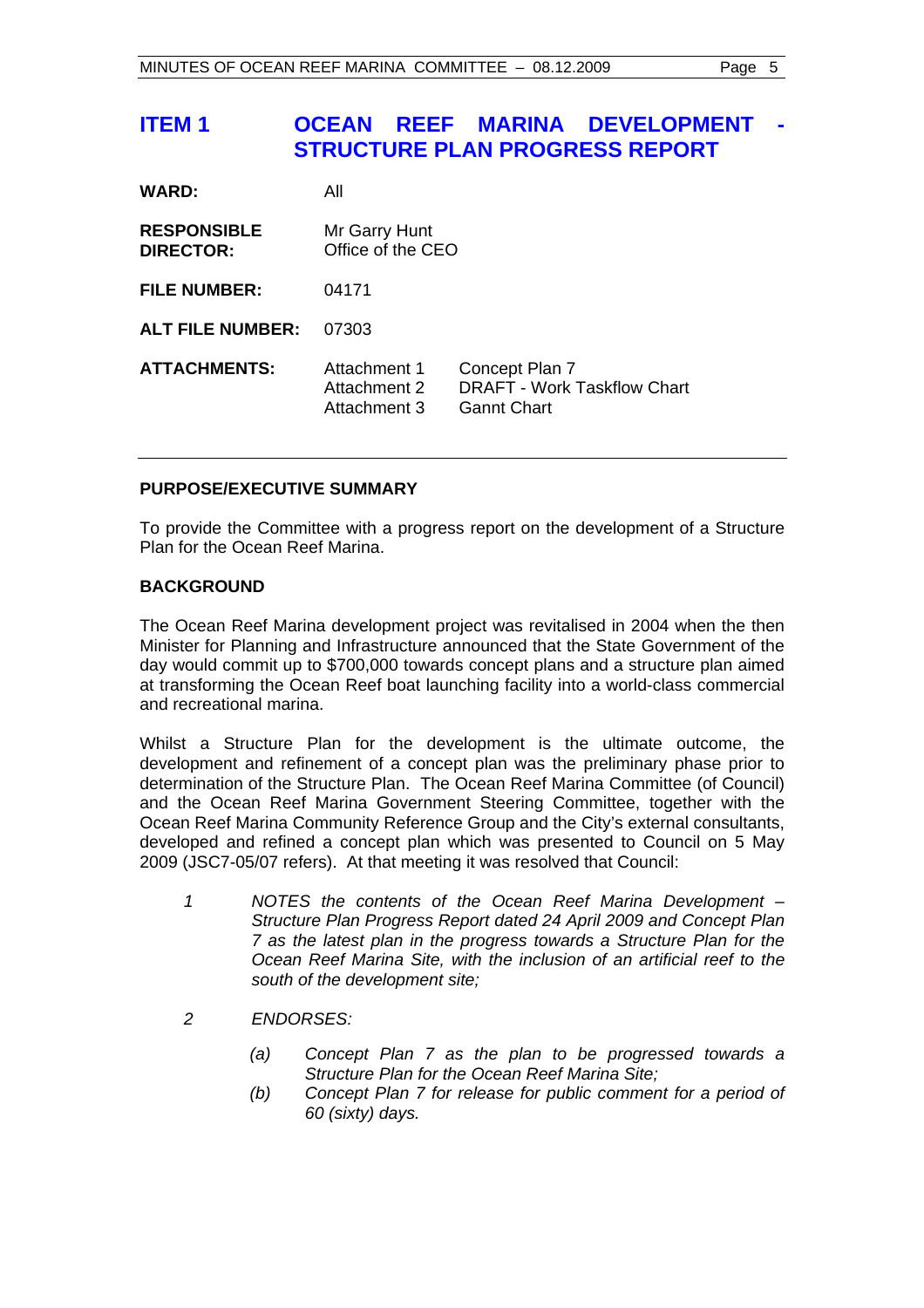Following the community consultation period, the results of the public survey were presented to Council on 15 September 2009 which referred the report to the Ocean Reef Marina Community Reference Group for further comment and following the review of the report by the Ocean Reef Marina Community Reference Group, referred the matter back to the Ocean Reef Marina Committee for further consideration (CJ217-09/09 refers). A meeting of the Ocean Reef Marina Community Reference Group was held Thursday 3 December 2009 and the outcome of the Group's review of the community consultation report and Concept Plan 7 is presented in Item 3.

#### **DETAILS**

#### **Consultant Reports and Studies**

#### *Graceful Sun Moth Referral – SMEC Australia Pty Ltd*

As a result of a survey undertaken by consultants SMEC Australia Pty Ltd to ascertain the presence of the Graceful Sun Moth within the project site and surrounds (JSC7-05/09 refers) and the subsequent recommendation by SMEC Australia Pty Ltd the project was referred to the Department of the Environment, Water, Heritage and the Arts (DEWHA) under the EPBC Act, Part 3, Division 1, Subdivision C: Listed threatened species and communities (referral document available in the Councillors Reading Room).

Correspondence dated 13 July 2009 from the Acting Assistant Secretary, Environment Assessment Branch of DEWHA advised that the proposed action, being the expansion and redevelopment of the Ocean Reef Marina, is a controlled action and, as such, requires assessment and approval by the Minister for the Environment, Heritage and the Arts before it can proceed.

DEWHA further advised that a decision had not yet been made on the approach required to assess the project and requested details of the State assessment approach that would be used for the project. As previously advised, and following discussions with the Chairman of the WA Environmental Protection Authority, the City's environmental consultants have advised DEWHA that the project would be referred to the EPA for assessment under Section 38 of the *Environmental Protection Act,* 1986 (WA).

To date no further correspondence has been received from DEHWA regarding the assessment process.

#### **Structure Planning and Approvals Process**

Subject to the deliberations of the Council as to the outcome of the Community Consultation process and subsequent findings, should the City wish to proceed further with the Ocean Reef Marina Development project, the Draft Work Taskflow Chart (December 2009) (Attachment 2) represents the scope of activity that will be required to facilitate the planning approvals process.

#### *Concept Plan 7*

The results of the Community Consultation Survey indicate 95.6% of respondents support the Council endorsed Concept Plan (Plan 7). Given this significant level of support it is recommended that the plan, as endorsed, form the basis for progressing through to the Structure Plan and approvals phase.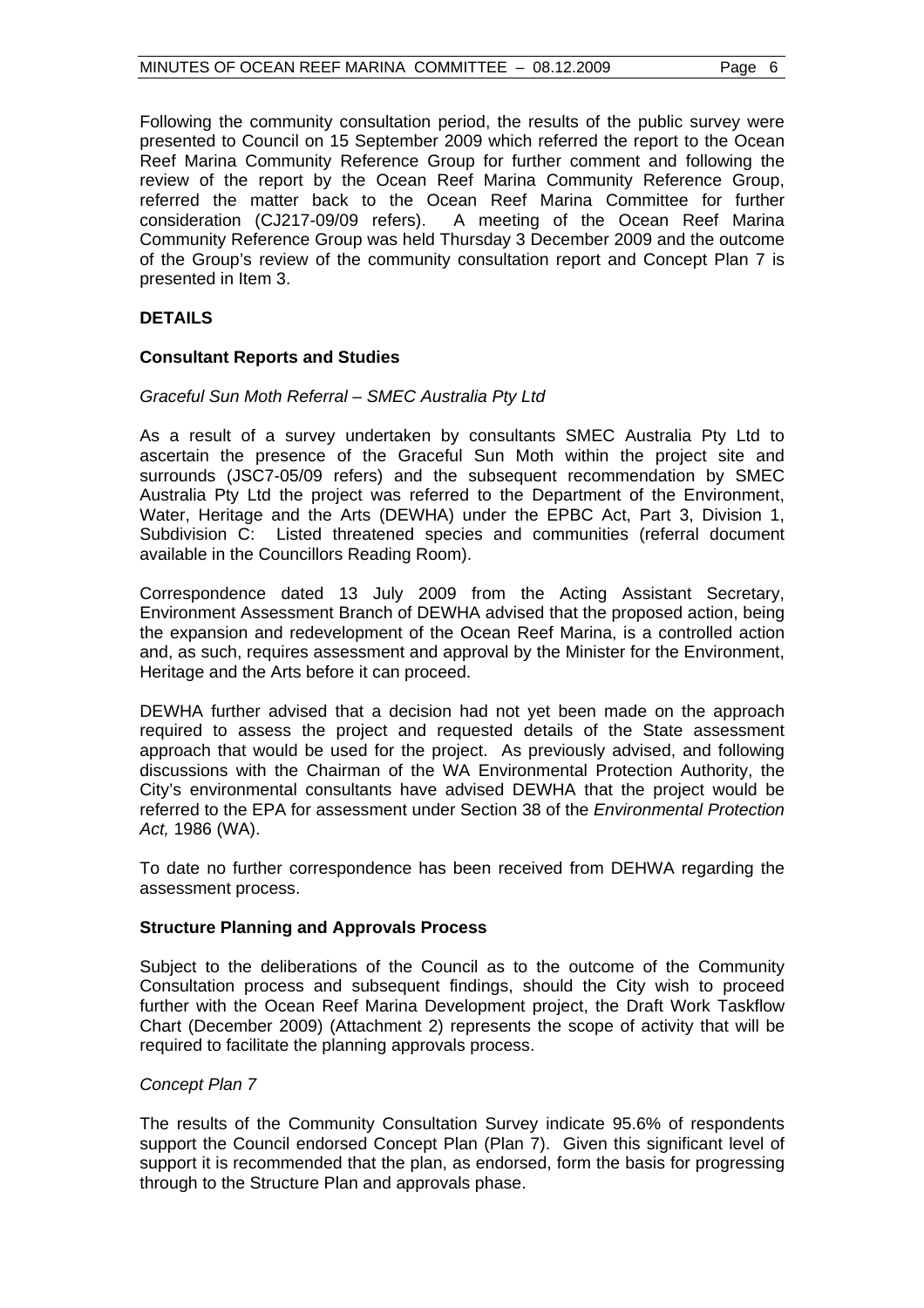As indicated by the survey results (CJ217-09/09 refers), the issue of the provision of car parking requires further analysis and refinement. This refinement may result in amendments to the endorsed Concept Plan however any changes would seek to maintain the overall context of the plan.

It should also be noted that minor inclusions/changes such as the provision and/or location of amenities (toilet/changerooms, BBQs, shelters etc) would be subject to detailed design and town/urban planning considerations at a future stage in the project.

#### *Stakeholders*

As outlined in the Draft Work Taskflow Chart (Attachment 2 refers) a considerable amount of key stakeholder liaison is required to consolidate negotiated positions, particularly with State Government approval agencies. Of particular importance will be negotiations over Bush Forever and potential trade-offs for other City landholdings which may form part of any offsets. The other key issue will relate to land assembly arrangements and negotiations with State Land Services given that there is a combination of freehold land, Crown Land, Reserve Land, Marine Seabed and management vestings/orders tenured over the site.

#### *Technical Reports/Supporting Advice*

As outlined in the Draft Work Taskflow Chart, further technical studies are required to be undertaken to confirm the suitability of the site in relation to the Concept Plan. To date preliminary engineering, coastal hydrology and environmental studies have been undertaken; further in-depth research is required and is critical in ensuring the project can be developed in accordance with the proposed concept plan. Much of the identified research is a requirement of the approval process and is also crucial to the development of the project Business and Structure Plans providing a greater level of certainty in relation to quantities, volumes and costings that will provide a higher degree of confidence relative to the financial aspects of the project. These studies will also limit the extent of unknown variables that may arise during the construction phase. In essence the commissioning of further detailed research is a risk mitigation strategy and will provide a greater degree of certainty that the attributes of the site, such as soil, hydrology, seabed, potential contamination and environmental values etc, are well known.

As results of these studies, identification of any critical flaws within the design will enable the concept plan and Business Plan to be amended. Similarly the outcome of the Business Plan financial assessment and negotiations with Government agencies relative to the approvals may also necessitate changes to the concept plan.

It is anticipated that the technical assessment and field study research will be undertaken by professional consultants with expertise in the relevant field of study.

#### *Business Plan*

A critical component of the Structure Plan process is the preparation of a Business Plan that analyses the forecast outcome of the project options and alternatives, and most advantageous business model. Given that the City owns approximately 50% of the site (with the State Government having ownership over the remainder), the Business Plan will need to be constructed in such as way that it is representative of the interests of both the City and the State Government. It is anticipated that the final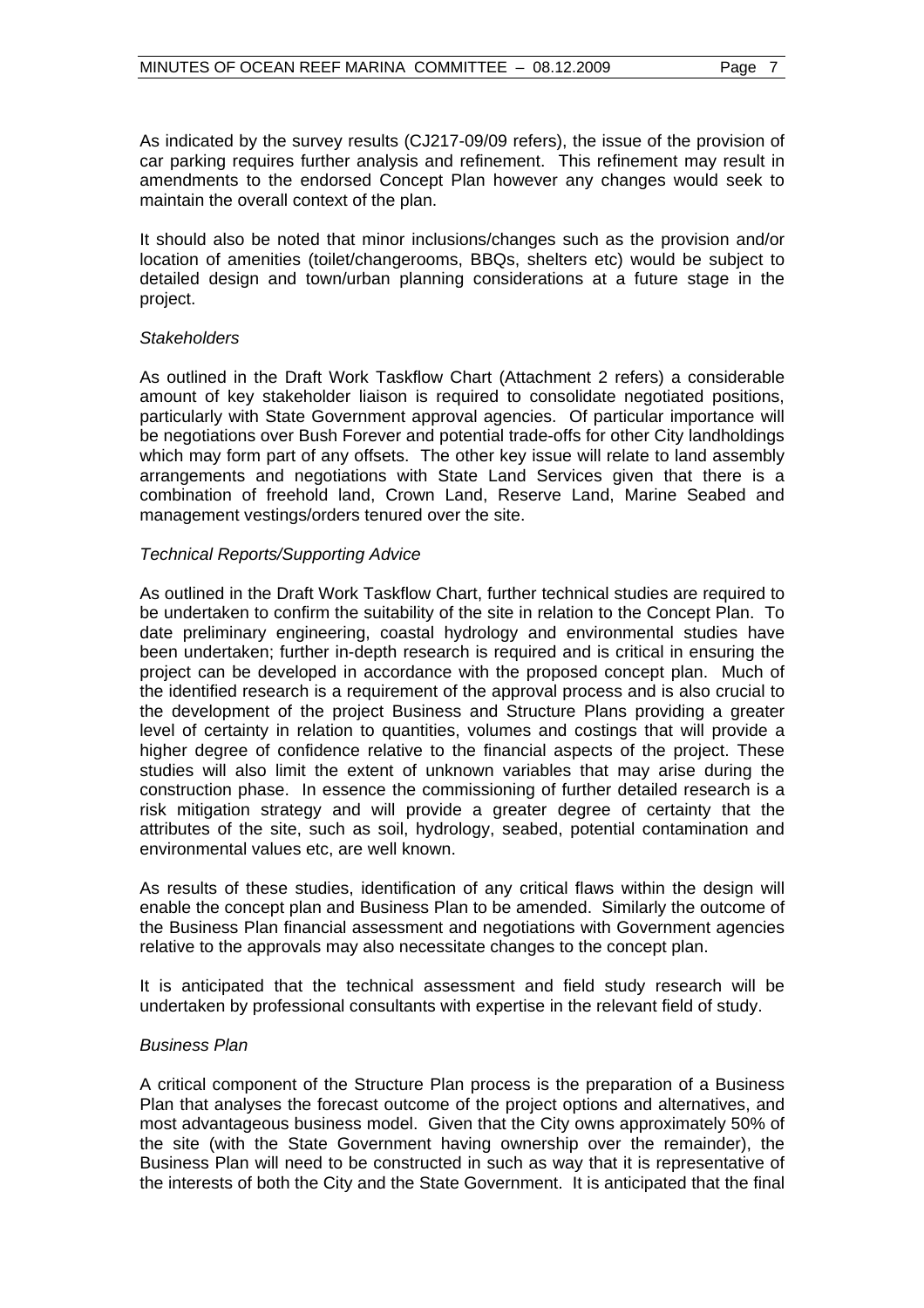Business Plan (after negotiation with key stakeholders as outlined previously) will be the vehicle by which a Memorandum of Understanding will be signed between the City of Joondalup, Water Corporation and the State Government. This Memorandum of Understanding will articulate the roles and responsibilities of the parties involved in implementing the project and ensure they are clear and defined. The MOU, which interfaces with the Business Plan, will set out the broad scope of the project and detail the implementation phase, costs and revenue sharing as well as ongoing management and maintenance arrangements. The Business Plan will also be subject to public scrutiny and comment.

Subject to the detailed technical studies, the analysis of the Concept Plan may highlight the need for changes to the plan to ensure the commercial viability of the development. Whilst preliminary financial costings were provided on earlier concept plans, the input of qualified consultants in quantity surveying, business and financial management, and other specialist areas needs to be considered.

The Business Plan will also need to consider staging options, financing arrangements, discounted cash flow projections and sensitivity analysis, potential joint venture partnership arrangements, legal considerations, risk management, asset management, whole of life costings, and other variables thereby ensuring Council is fully informed prior to proceeding to future phases of the project, such as construction.

#### *Gannt Chart*

A provisional Gannt Chart highlighting the timeframe for the planning and approvals phase has been prepared (Attachment 3 refers). It is the intention of the Project Team to have the Structure Plan documentation completed and ready for submission to the Western Australia Planning Commission and the Environmental Projection Authority by 30 December 2010 ( should be 30 June 2011). In order for this to occur the tasks identified in the Draft Work Taskflow Chart will need to have been undertaken, negotiated and agreed to by Committee/Council and other identified key stakeholders. As outlined in the documentation attached to this report, there is a significant amount of work, financing and resources required to achieve this outcome.

#### **Issues and options considered:**

Not Applicable.

#### **Legislation/Strategic Plan/Policy Implications**

**Legislation** The Ocean Reef Marina Development Business Plan and Structure Plan will be lodged with the Western Australian Planning Commission and the Environmental Protection Authority for assessment under Section 38 of the *Environmental Protection Act* 1986 (WA). The City is also governed by the requirements of the *Local Government Act* 1995 in relation to dealings involving commercial undertakings and land development.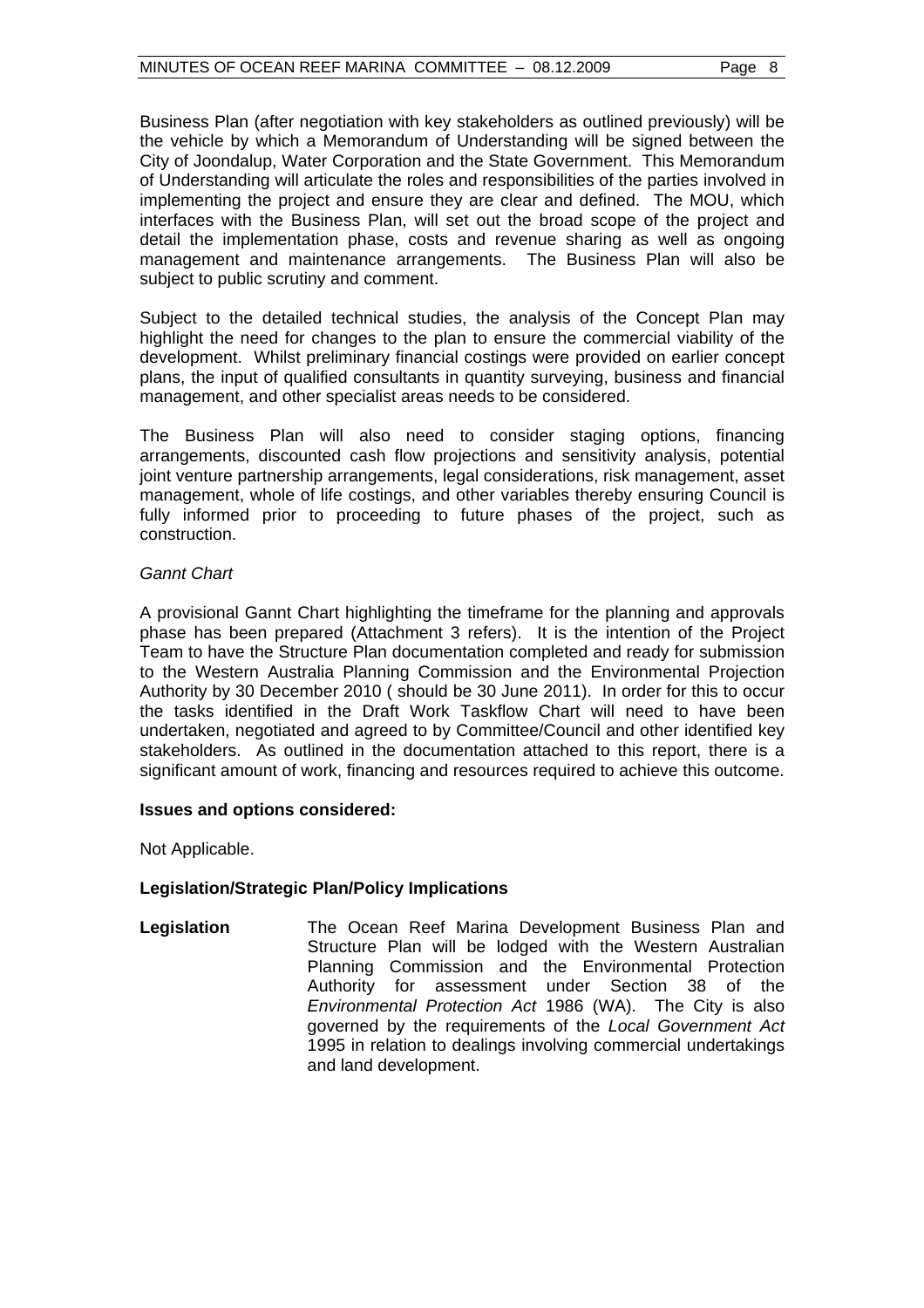| <b>Key Focus Area:</b> | The Built Environment.                                                                          |
|------------------------|-------------------------------------------------------------------------------------------------|
| Objective 4.2:         | To progress a range of innovative and high quality urban<br>projects within the City.           |
| Strategy 4.2.1         | Develop a concept for, and commit to, the development of land<br>at the Ocean Reef Marina site. |
| <b>Policy</b>          | It is recognised that the project will conform to the City's<br>governance framework.           |

#### **Risk Management considerations:**

**Strategic Plan** 

An updated Risk Assessment report has been prepared and will be the subject of a detailed report to the Council in February 2010.

#### **Financial/Budget Implications:**

The 2009/2010 budget allows for \$1.1 million for on the preparation of the Ocean Reef Marina Structure Plan. This amount represents \$750,000 allocated from 2009/2010 funds and a carryover from 2008/2009 of \$350,000. These funds will be used to undertake field research and detailed studies, preparation of a Business Plan and Structure Plan for lodgement with the Western Australian Planning Commission and the Environmental Protection Authority under Section 38 of the *Environmental Protection Act* 1986 (WA) (Item JSC6-05/09 refers).

#### **Regional Significance:**

The development has the potential to provide the residents of the City of Joondalup and the wider Western Australia community with a world class marina facility and visitor destination.

#### **Sustainability Implications:**

A Sustainability Report will be required as part of the structure planning documentation.

#### **Consultation:**

Since the endorsement by Council of Concept Plan 7, meetings have been held with:

- 1. Senior Officers, Water Corporation 6 May 2009
- 2. Mr Gary Prattley, Chairman, WA Planning Commission 29 June 2009
- 
- 3. Key City of Joondalup stakeholders 10 July 2009

4. Senior Officers, Environmental Protection Authority 4 September 2009

A series of briefings have also been held for other City Directors and other Business Units.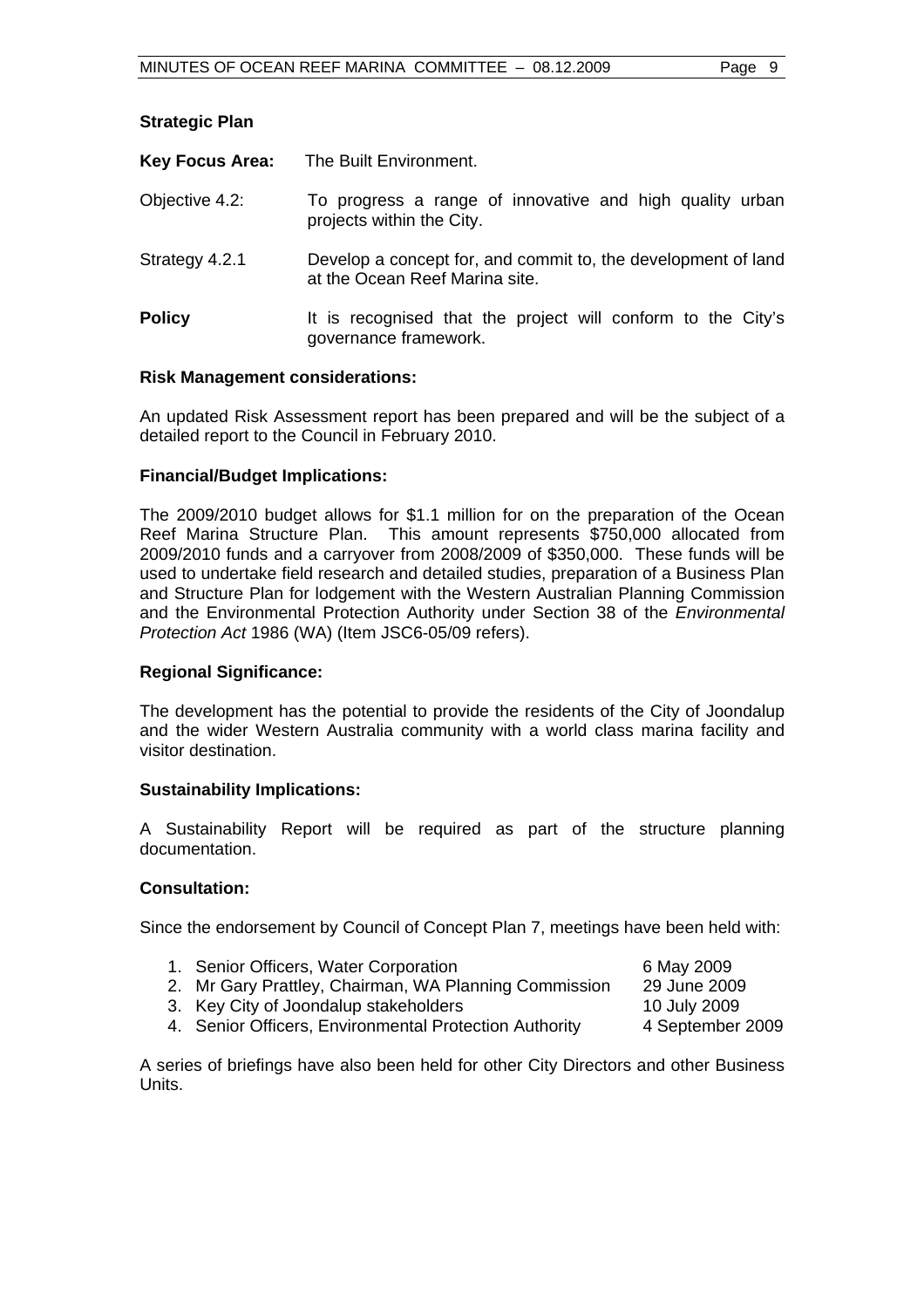Following Council's decision of 15 September 2009 to refer the results of the community consultation to the Ocean Reef Marina Community Reference Group (Item CJ217-09/09 refers) and Council's subsequent decision to reappoint the members of this Group (Item CJ246-11/09 refers), the Group was briefed on 3 December 2009 with the outcome of that briefing presented in Item 3.

#### **COMMENT**

The Community Consultation of Concept Plan 7, as endorsed by Council on 5 May 2009, has been completed. A determination is now required as to whether to proceed forward with the project as per the Draft Work Taskflow Chart, defer the project to a future point in time or to not proceed any further with the development.

#### **VOTING REQUIREMENTS**

Simple majority

The Chief Executive Officer made reference to the section within the report titled "Gannt Chart" (Page 10 of the agenda refers) and advised that the date should read 31 July 2011, not 30 December 2010 as stated.

*Cr Hamilton-Prime entered the Room at 1745 hrs.* 

**MOVED Cr McLean, SECONDED Cr Amphlett that the Ocean Reef Marina Committee:** 

- **1 NOTES the Ocean Reef Marina Development Structure Plan Progress Report dated 8 December 2009;**
- **2 NOTES the recommendation endorsed at the Council Meeting of 5 May 2009 namely:**

 **"***That Council:* 

- *1 NOTES the contents of the Ocean Reef Marina Development Structure Plan Progress Report dated 24 April 2009 and Concept Plan 7 as the latest plan in the progress towards a Structure Plan for the Ocean Reef Marina Site, with the inclusion of an artificial reef to the south of the development site;*
- *2 ENDORSES:* 
	- *(a) Concept Plan 7 as the plan to be progressed towards a Structure Plan for the Ocean Reef Marina Site"*
- **3 RECOMMENDS that Council proceed with the preparation of a Structure Plan and Business Case for the Ocean Reef Marina Development in accordance with the Draft Work Taskflow Chart, dated December 2009, as detailed in Attachment 2 to this Report.**

#### **The Motion was Put and CARRIED (7/0)**

**In favour of the Motion:** Mayor Pickard, Crs Amphlett, Corr, Fishwick, Hamilton-Prime, McLean and Taylor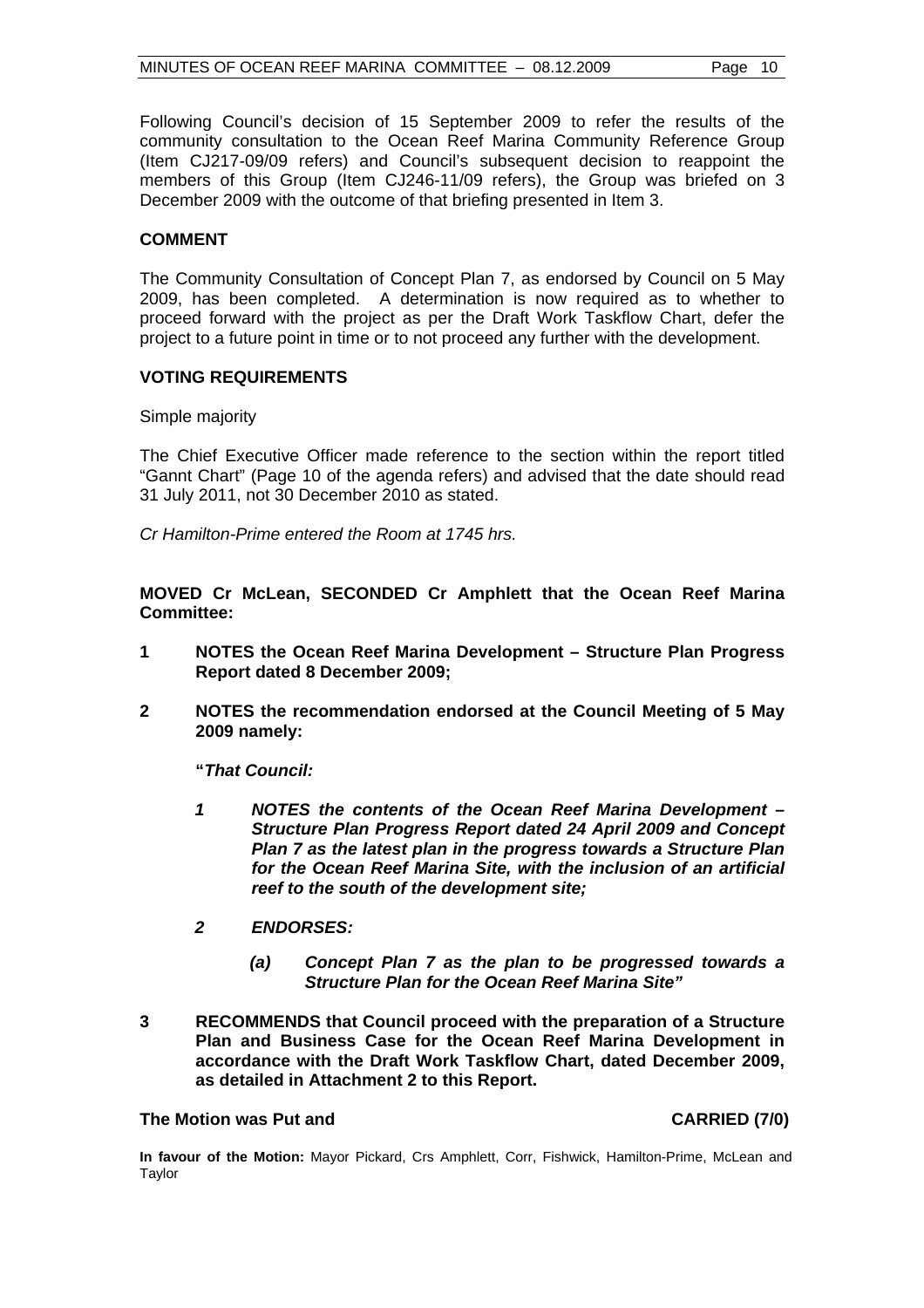| <b>ITEM 2</b>                          | <b>OCEAN</b><br><b>REEF</b><br><b>REFERENCE</b><br><b>CONSULTATION BRIEFING</b>                                                                | <b>MARINA</b><br><b>GROUP</b>                                                                                      | <b>COMMUNITY</b><br><b>COMMUNITY</b> |
|----------------------------------------|------------------------------------------------------------------------------------------------------------------------------------------------|--------------------------------------------------------------------------------------------------------------------|--------------------------------------|
| <b>WARD:</b>                           | All                                                                                                                                            |                                                                                                                    |                                      |
| <b>RESPONSIBLE</b><br><b>DIRECTOR:</b> | Mr Garry Hunt<br>Office of the CEO                                                                                                             |                                                                                                                    |                                      |
| <b>FILE NUMBER:</b>                    | 04171                                                                                                                                          |                                                                                                                    |                                      |
| <b>ALT FILE NUMBER:</b>                | 07303                                                                                                                                          |                                                                                                                    |                                      |
| <b>ATTACHMENTS:</b>                    | Attachment 1                                                                                                                                   | Powerpoint presentation: Ocean Reef<br>Marina – Concept Plan 7 / Community<br>Consultation                         |                                      |
|                                        | <b>Attachment 2</b>                                                                                                                            | Additional Information - Community<br>Consultation Report (September 2009):<br>Qualitative Responses - Main Themes |                                      |
|                                        | Attachment 3<br>Additional Information - Community<br>Consultation Report (September 2009):<br>Qualitative Responses - Additional<br>Amenities |                                                                                                                    |                                      |

#### **PURPOSE/EXECUTIVE SUMMARY**

This report provides the outcomes of the meeting of the Ocean Reef Marina Community Reference Group held 3 December 2009 in response to Council's decision to refer the Ocean Reef Marina Community Consultation report to the Group for their comment and feedback.

#### **BACKGROUND**

At its meeting on 19 February 2008 (CJ004-02/08 refers), Council resolved to appoint 34 people to the Ocean Reef Marina Community Reference Group (CRG) under the categories of:

- Individuals representing resident of Ocean Reef;
- Individuals representing surrounding suburbs including Iluka, Mullaloo, Heathridge, Connolly and Currambine;
- Individuals representing community groups/agencies; and
- Individuals representing northwest corridor communities

The role of the group was to:

- Help the City develop a concept design and structure for the Ocean Reef Marina;
- Ensure the issues and concerns of the community are adequately represented;
- Represent the interests of the wider community;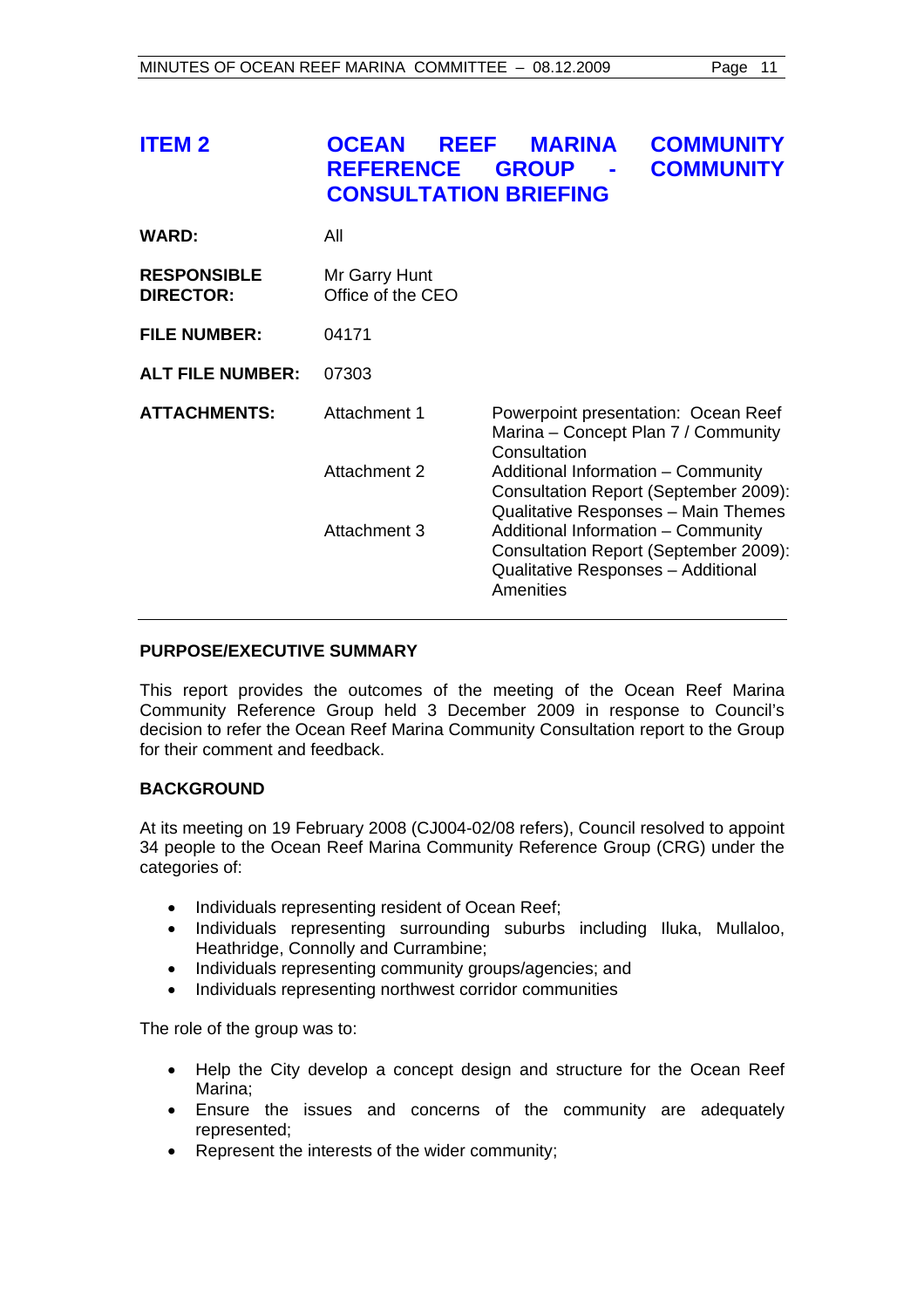- Act as a conduit to disseminate information and feedback to and from the wider community; and
- Liaise with extended networks and community groups to facilitate information sharing about the project.

Since its formation in 2008, the Group has met on five occasions to consider, discuss and provide comment on the initial concept designs (Concept Plan  $1 - 6$ ) the result of which was the positive endorsement of Concept Plan 6 in January 2009. In consideration of the feedback and comments received from the Group, some minor modifications were incorporated into Concept Plan 7.

Following endorsement of Concept Plan 7 as the plan to be progressed towards a Structure Plan for the Ocean Reef Marina Site and for release for public comment for a period of 60 (sixty) days (JSC7-05/09 refers), Council agreed to the continuation of the Group past the public consultation period (JSC8-05/09 refers) and subsequently referred the report on the Ocean Reef Marina Concept Plan community consultation to the Group for further comment (CJ217-09/09 refers). The matter was then to be referred back to the Ocean Reef Marina Committee for further consideration (CJ217-09/09 refers).

#### **DETAILS**

A meeting of the Ocean Reef Marina Community Reference Group was convened on Thursday 3 December 2009 the purpose of which was to brief the Group on the outcome of the Ocean Reef Marina community consultation (Attachment 1 refers) and to seek their comments and feedback on the results with particular reference to the qualitative information received during the survey process.

The Group were asked to consider the comments provided in the two qualitative questions on the survey:

- Any other comments on the Concept Plan?
- Do you feel anything is missing?

The comments provided by the community in relation to item one above were categorised into eight general themes (Attachment 2 refers) and the Group's feedback and comments are as follows:

1. Commence project without delay:

 The Group agreed that the current momentum should be maintained which considering due process; the community should be kept informed of the progress of project such as via the City's website amongst other means.

- 2. Suggestions for additional amenities (Attachment 3 refers)
- 3. Traffic issues and car parking:

 It was suggested that more precise information regarding the number and type of parking facilities be provided to the community in future publications. It was considered vital that adequate parking, including trailer parking, was provided for the development and that the mix between residential and visitor be sufficient. Processes such as traffic calming devices, access and links to existing major arterial roads should be incorporated to alleviate future possible traffic issues.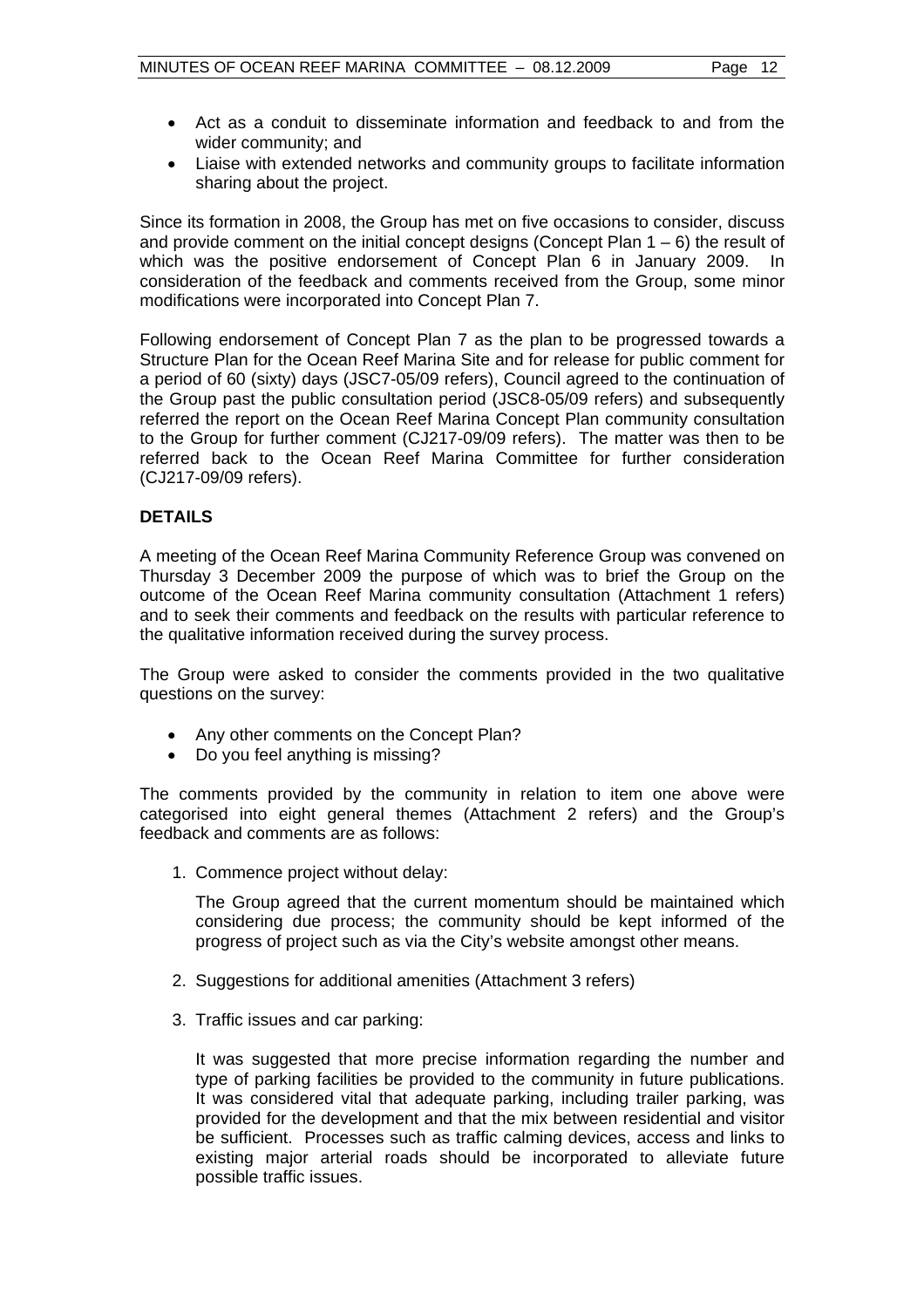4. Management of bushland area post development:

 The implementation of an integrated management plan, both during and post development should be considered as was liaison with and involvement of the relevant environmental groups throughout the Structure Plan approvals process.

5. Height of buildings:

 The Group suggested better representation of the proposed building height would provide the community with a better understanding of what the development would look like. Utilisation of the natural land contours is also considered important in the minimisation of the impact of the building height.

6. Provision for: artificial reef/adequate toilets/more boat launching

 There was general consensus that provision for the above would form part of the detailed design with the maximum number of boat launching ramps provisioned as part of the club area (northern precinct).

7. Helipad:

 Careful management of this amenity in relation to flight paths, commercial and non-commercial use, should be undertaken.

8. Location of individual components/amenities:

 The location and type of the individual components would form part of detailed design.

#### **Appointment to the Community Reference Group**

In recognition of the importance of State Government liaison and involvement in the development, the Community Reference Group recommended that Council consider the appointment Mr Albert Jacob MLA, Member for Ocean Reef, as an observer to the Group.

#### **Issues and options considered:**

Not Applicable.

**Legislation/Strategic Plan/Policy Implications** 

- **Legislation** Not Applicable.
- **Strategic Plan**
- **Key Focus Area:** Leadership and Governance
- Objective: 1.1 To engage proactively with the community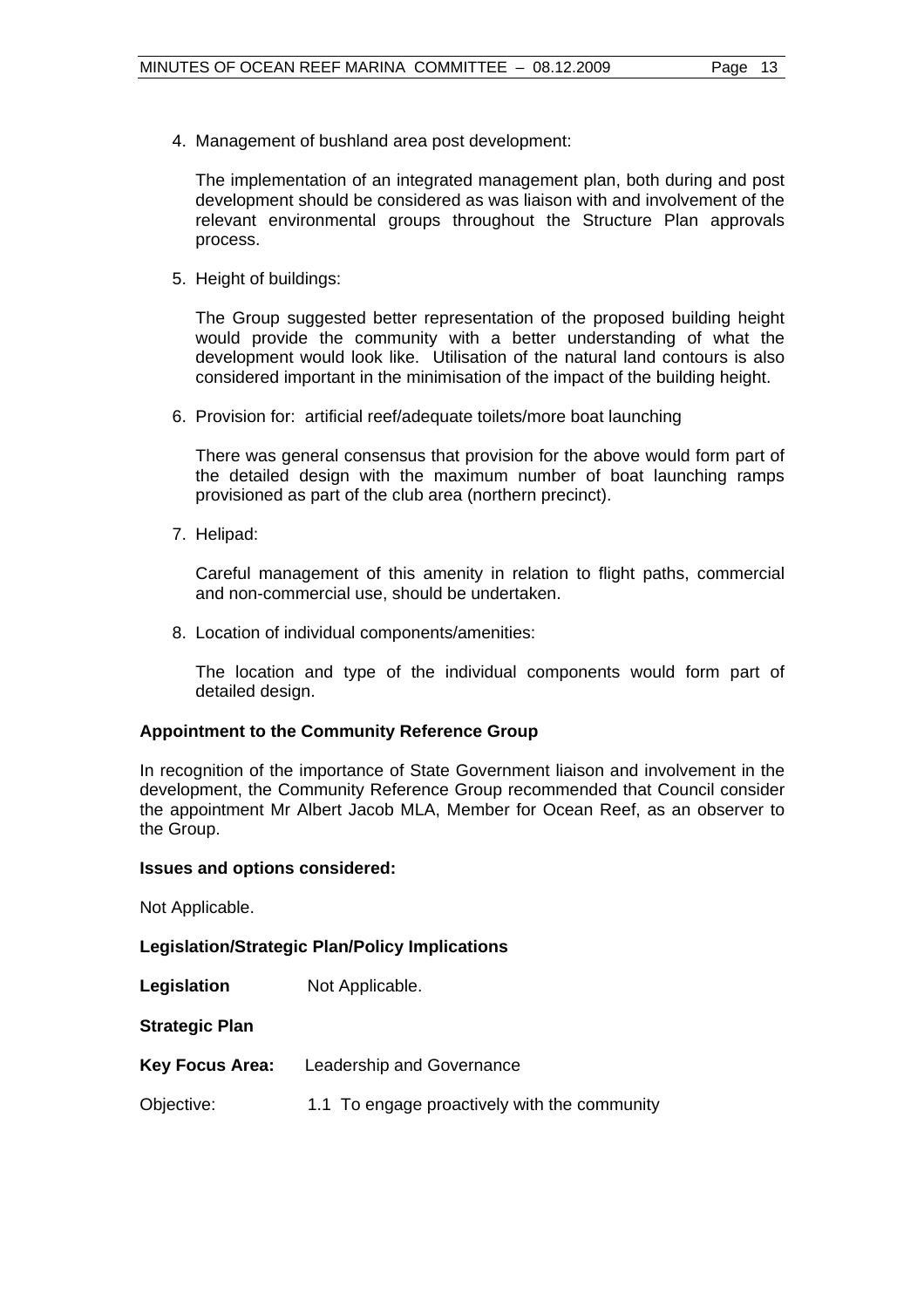| <b>Key Focus Area:</b> | The Built Environment |
|------------------------|-----------------------|
|                        |                       |

- Objective: 4.2 To progress a range of innovative and high quality urban development projects within the city.
	- 4.2.1 Develop a concept for, and commit to, the development of land at the Ocean Reef Marina site.

**Policy** Not Applicable.

#### **Risk Management considerations:**

Not Applicable.

#### **Financial/Budget Implications:**

Not Applicable.

#### **Regional Significance:**

Not Applicable.

#### **Sustainability Implications:**

Not Applicable.

#### **Consultation:**

Not Applicable.

#### **COMMENT**

Not Applicable.

#### **VOTING REQUIREMENTS**

Simple Majority

**OFFICER'S RECOMMENDATION:** That the Ocean Reef Marina Committee:

- 1 NOTES the report related to the Ocean Reef Marina Community Reference Group - Community Consultation Briefing dated 8 December 2009;
- 2 RECOMMENDS that Council considers the appointment of Mr Albert Jacob MLA, Member for Ocean Reef, as an observer to the Ocean Reef Marina Community Reference Group.

*Cr Hamilton-Prime and Chief Executive Officer left the Room at 1805 hrs.*